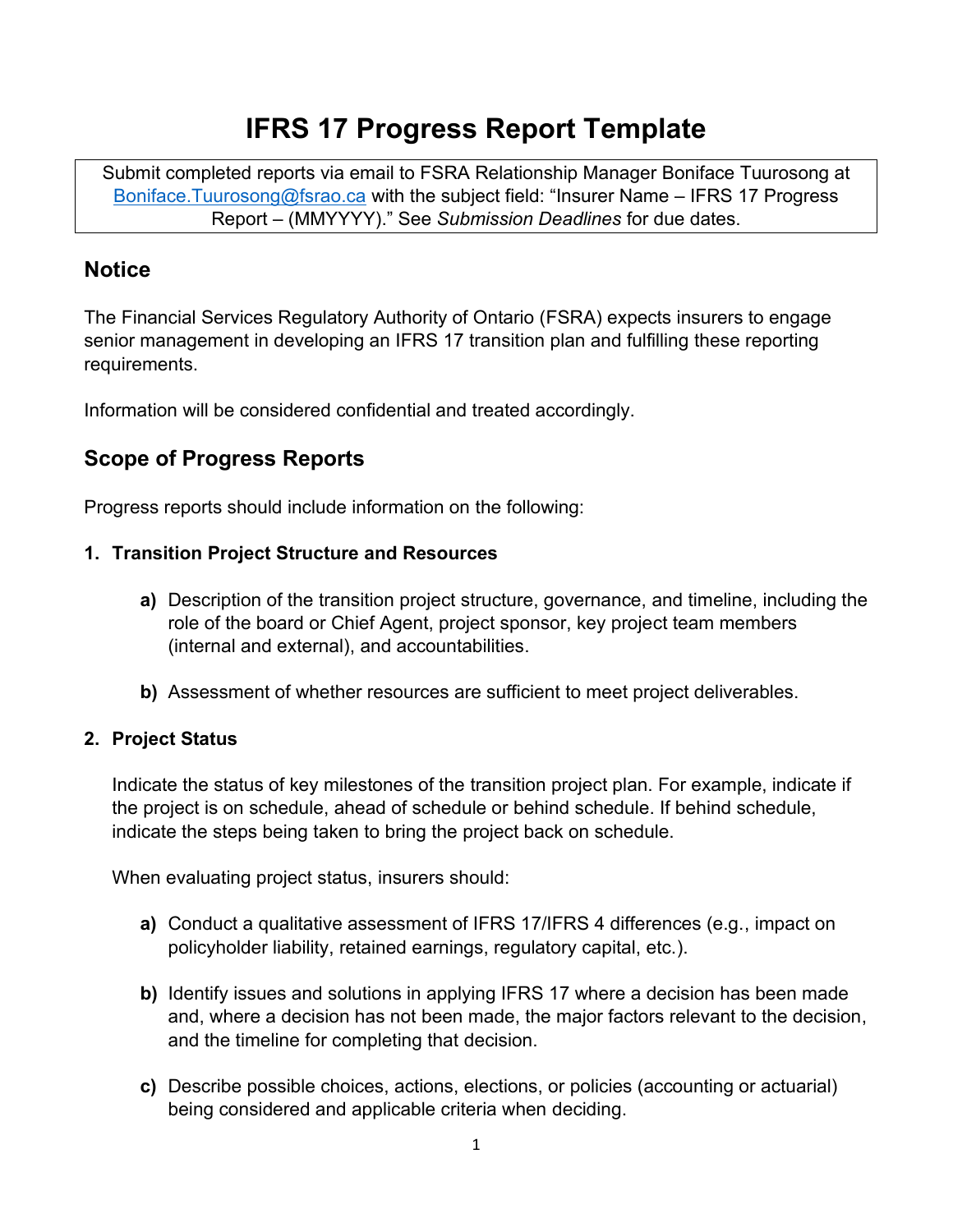**d)** Where a decision has been determined and it is possible to estimate its impact, provide a preliminary estimate of the range of quantitative impacts for each financial statement item affected by the choice and the potential impact on capital levels. If it is not yet possible to estimate its impact, describe the timeline and process for completing that estimate.

Details should be included in the progress report based on the areas identified in 3. *Significant Accounting Impacts* below.

FSRA expects insurers to keep their FSRA Relationship Manager informed of any major changes, delays, or risks to the IFRS 17 transition plan.

#### **3. Significant Accounting Impacts**

Insurers should provide a summary of the significant changes caused by the difference between IFRS 4 and IFRS 17. FSRA has identified the following accounting policy options affecting the insurer's financial statements:

- **a)** Level of Aggregation
- **b)** Estimate of Future Cash Flows
- **c)** Discount Rates
- **d)** Risk Adjustment
- **e)** Contractual Service Margin
- **f)** Embedded Guarantees
- **g)** Accounting for Financial Guarantee Contracts
- **h)** Deferred Acquisition Costs
- **i)** Premium Allocation Approach Measurement
- **j)** Contracts with Direct Participation Features
- **k)** Reinsurance
- **l)** Impact of adoption of IFRS 9 on IFRS 17 Transition Date (e.g., classification and measurement, expected credit losses, etc.)
- **m)** Impact on Presentation and Disclosures
- **n)** Transition

The progress report should comment on the above and on any other items that have a significant impact on the insurer's financial statement balances (mainly on the Statement of Financial Position), recognition, classification, measurement, presentation, or disclosure. Each report should provide the status and progress towards decisions made.